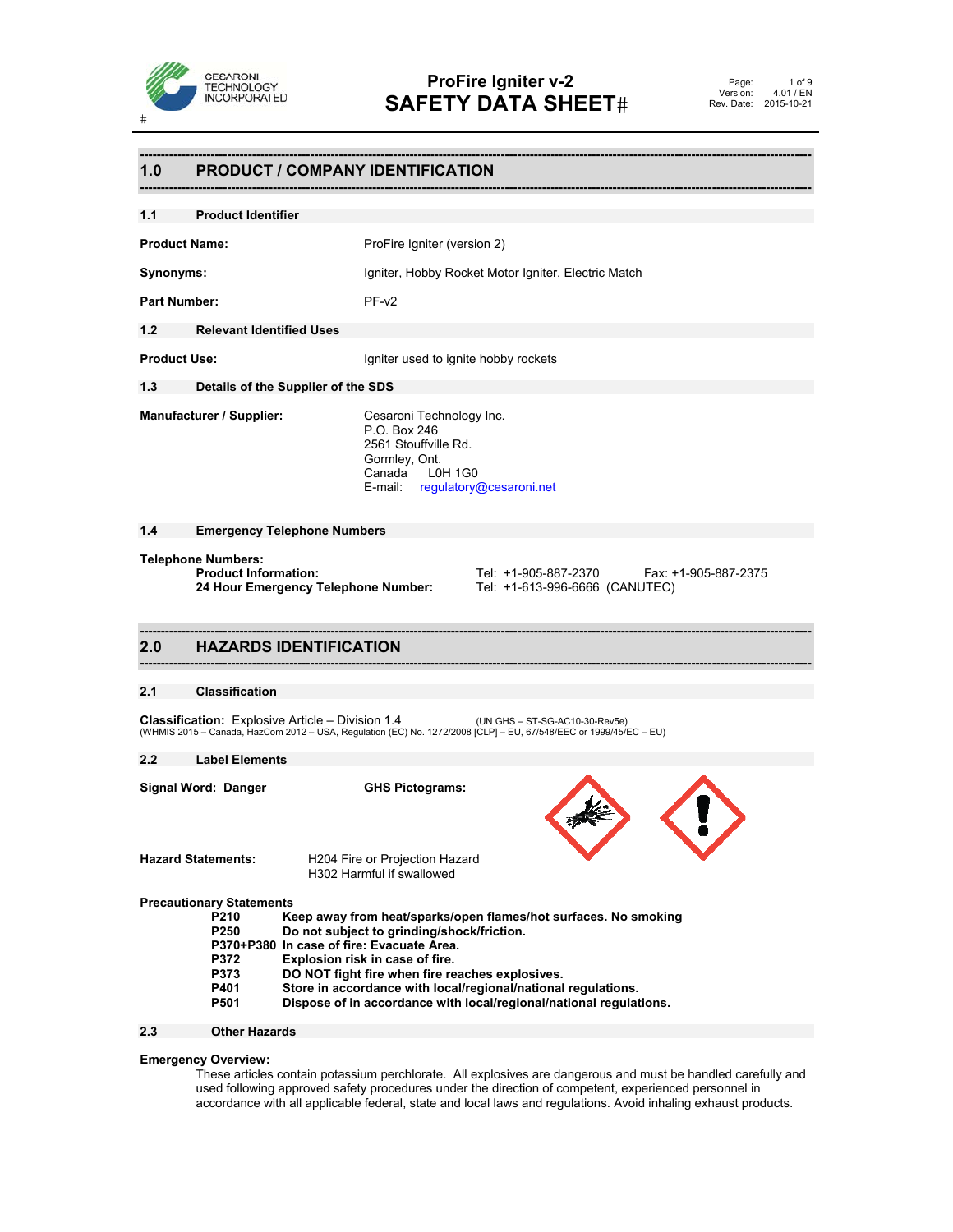

# **Potential Health Effects:**

# **Eye:**

 Not a likely route of exposure. May cause eye irritation. **Skin:** 

Not a likely route of exposure. Low hazard for usual industrial/hobby handling.

 **Ingestion:**  Not a likely route of exposure.

**Inhalation:** 

Not a likely route of exposure. May cause respiratory tract irritation. Do not inhale exhaust products.

**------------------------------------------------------------------------------------------------------------------------------------------------------------------** 

# **------------------------------------------------------------------------------------------------------------------------------------------------------------------ 3.0 COMPOSITION / INFORMATION ON INGREDIENTS**

# **3.1 Substances n/a**

# **3.2 Mixtures**

# **3.2.1 Description of the Mixtures**

ProFire Igniters consist of two insulated wires that are capped at one end by a small circuit board. The circuit board is covered in a pyrotechnic composition.

# **3.2.2 Hazardous Ingredients**

# **Pyrotechnic composition**

| <b>Name</b>             | CAS No.   | EC No.    | <b>REACH Registration</b><br>No. | % [weight] | <b>Classification</b><br>according to Reg.<br>(EC) No. 1278/2008<br>(CLP) |
|-------------------------|-----------|-----------|----------------------------------|------------|---------------------------------------------------------------------------|
| Potassium perchlorate   | 7778-74-7 | 231-912-9 | 01-2120021000-89-0000            | $1 - 5%$   | O; R9, Xn; R22                                                            |
| Magnesium               | 7439-95-4 | 231-104-6 | 01-2119537203-49-0000            | 50-70%     | $F: R15-17$                                                               |
| Synthetic rubber        | n/a       | n/a       | n/a                              | $5 - 15%$  |                                                                           |
| Polytetrafluoroethylene | 9002-84-0 |           |                                  | 30-40%     |                                                                           |

# **------------------------------------------------------------------------------------------------------------------------------------------------------------------ 4.0 FIRST AID MEASURES**

# **4.1 Description of First Aid Measures**

# **4.1.1 General Information**

Burns received from igniters may be treated as regular burns, following normal first aid procedures.

**------------------------------------------------------------------------------------------------------------------------------------------------------------------**

# **4.1.2 Following Inhalation**

Remove from exposure and move to fresh air immediately. If not breathing, give artificial respiration. If breathing is difficult, give oxygen. Get medical aid.

# **4.1.3 Following Skin Contact**

Most people will not react to skin contact. If there is any sign of skin reaction or irritation, flush skin with plenty of soap and water for at least 15 minutes while removing contaminated clothing and shoes. Get medical aid if irritation develops or persists.

# **4.1.4 Following Eye Contact**

Immediately flush eyes with plenty of water for at least 15 minutes, occasionally lifting the upper and lower eyelids. Get medical aid.

# **4.1.5 Following Ingestion**

Do NOT induce vomiting. If conscious and alert, rinse mouth and drink 2-4 cupfuls of milk or water.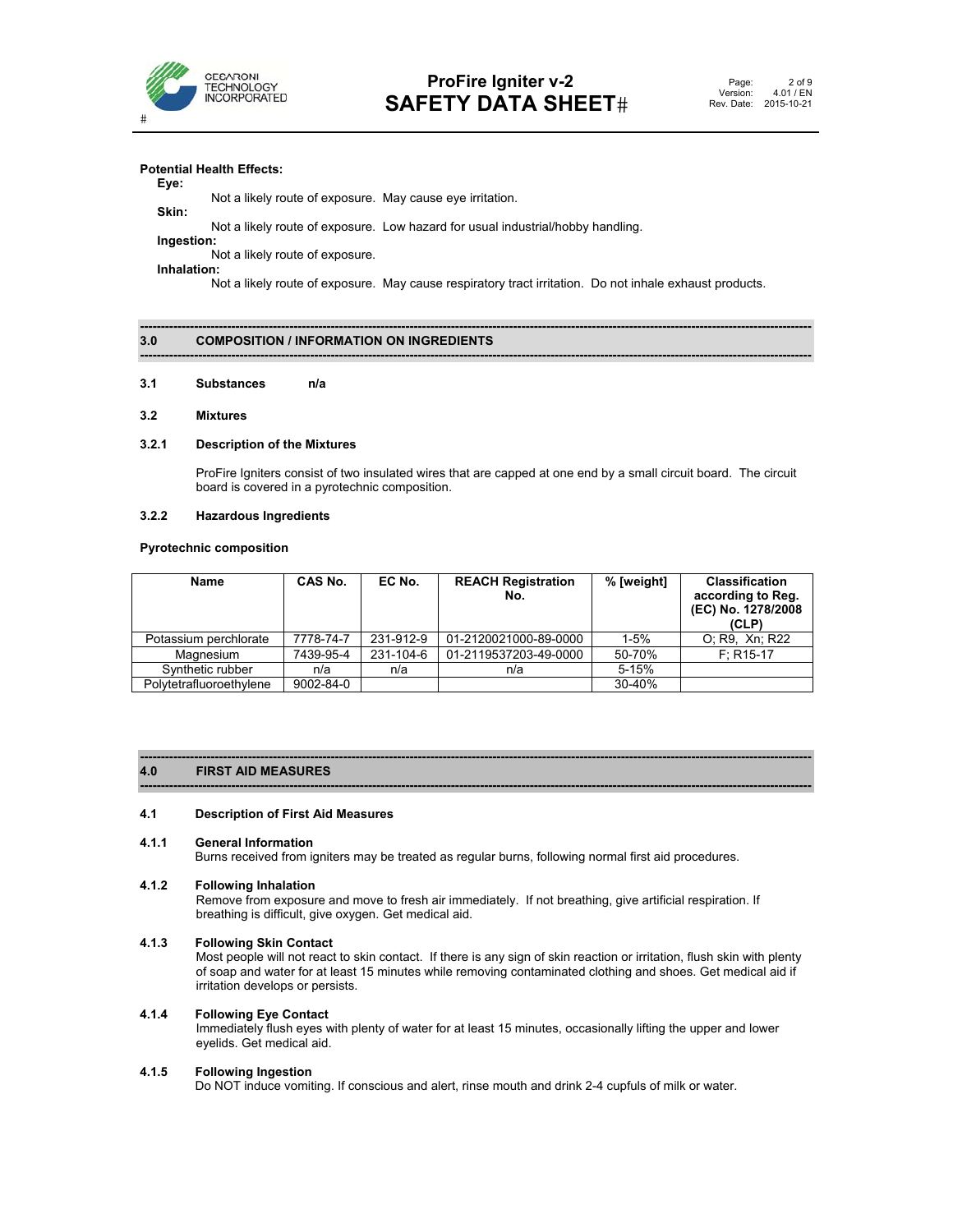

# **4.1.6 Self-Protection of the First Aider**  Avoid inhaling exhaust products.

# **4.2 Most Important Symptoms and Effects, both acute and delayed**

**4.2.1 Symptoms:** Skin rash

# **4.2.2 Effects:**  Continued rash may indicate sensitivity to ammonium perchlorate composite propellant

# **4.3 Indication of any immediate medical attention and special treatment needed**

- **4.3.1 Notes for the doctor:**  Treat with regular procedures
- **4.3.2 Special Treatment:**  No special treatments required

### **------------------------------------------------------------------------------------------------------------------------------------------------------------------ 5.0 FIRE FIGHTING MEASURES**

# **5.1 Extinguishing Media:**

- **5.1.1 Suitable Extinguishing Media**
- In case of fire, use water, dry chemical, chemical foam, or alcohol-resistant foam to contain surrounding fire.<br>5.1.2 Unsuitable Extinguishing Media **5.1.2 Unsuitable Extinguishing Media**

**------------------------------------------------------------------------------------------------------------------------------------------------------------------**

None

# **5.2 Special Hazards Arising from the Substance or Mixture**

# **5.2.1 Hazardous Combustion Products**

During a fire, irritating and highly toxic gases, including boron and titanium, may be generated by thermal decomposition or combustion.

# **5.3 Advice for Fire Fighters**

Keep all persons and hazardous materials away. Igniters may project sparks that could cause secondary fires. Avoid breathing exhaust products. As in any fire, wear a self-contained breathing apparatus in pressuredemand, MSHA/NIOSH (approved or equivalent), and full protective gear.

# **5.4 Additional Information**

These articles burn rapidly and generate a significant flame for a short period of time. Black powder is a deflagrating explosive. It is very sensitive to flame and spark and can also be ignited by friction and impact. When ignited unconfined, it burns with explosive violence and will explode if ignited under even slight confinement. Do not inhale exhaust products.

**------------------------------------------------------------------------------------------------------------------------------------------------------------------** 

**------------------------------------------------------------------------------------------------------------------------------------------------------------------** 

# **6.0 ACCIDENTAL RELEASE MEASURES**

# **6.1 Personal precautions, protective equipment and emergency procedures**

| 6.1.1 | For non-emergency personnel<br><b>Protective equipment:</b> | If no source of ignition present, no special PPE is required.                                             |
|-------|-------------------------------------------------------------|-----------------------------------------------------------------------------------------------------------|
|       | <b>Emergency procedures:</b>                                | Replace articles in packaging and boxes and seal securely. Sweep or<br>scoop up using non-sparking tools. |
| 6.1.2 | For emergency responders<br>Personal protective equipment:  | If no source of ignition present, no special PPE is required.                                             |
| 6.2   | <b>Environmental precautions:</b>                           | Be sure to sweep or scoop up complete spill.                                                              |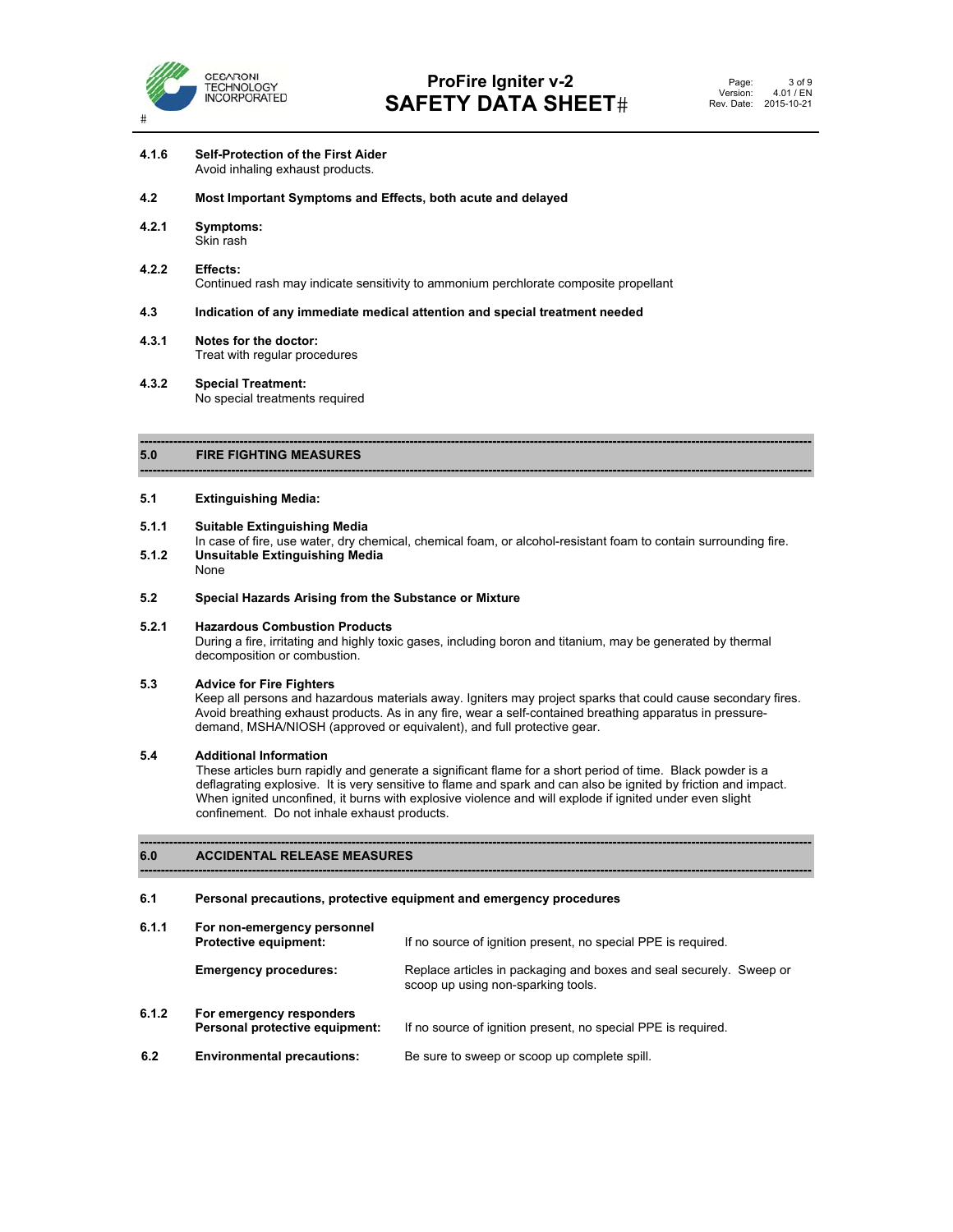

**6.3 Methods and material for containment and cleaning up 6.3.1 For containment:** Prevent igniters from contaminating surface and ground water. If overdip cracks off, prevent wind from carrying particles away. **6.3.2 For cleaning up:**  Clean up spills immediately. Replace articles in packaging and boxes and seal securely. Sweep or scoop up using non-sparking tools. **6.3.3 Other information:** None **6.4 Reference to other sections** See section 13 for disposal procedures. **6.5 Additional information:** None

# **------------------------------------------------------------------------------------------------------------------------------------------------------------------ 7.0 HANDLING AND STORAGE**

# **7.1 Precautions for safe handling**

| 7.1.1 | <b>Protective measures:</b>              |                                                                |
|-------|------------------------------------------|----------------------------------------------------------------|
|       | Advice on safe handling:                 | Do not get in eyes, on skin or on clothing. Do not taste or    |
|       |                                          | swallow. Avoid prolonged or repeated contact with skin. Follow |
|       |                                          | manufacturer's instructions for use.                           |
|       | Fire preventions:                        | Keep away from sources of heat or ignition.                    |
|       | Aerosol and dust generation preventions: | n/a                                                            |
|       | Environmental precautions:               | Store in a cool, dry place.                                    |
|       |                                          |                                                                |

**------------------------------------------------------------------------------------------------------------------------------------------------------------------**

# **7.1.2 Advice on general occupational hygiene**

| 7.2 | Conditions for safe storage, including any incompatibilities                                            |                                                                                         |  |  |
|-----|---------------------------------------------------------------------------------------------------------|-----------------------------------------------------------------------------------------|--|--|
|     | Technical measures & storage conditions:                                                                | Store in a cool, dry place, away from sources of heat or ignition.                      |  |  |
|     | Packaging materials:                                                                                    | Store in original packaging until immediately before use.                               |  |  |
|     | Requirements for storage rooms and vessels: Store in accordance with local requirements for explosives. |                                                                                         |  |  |
|     | Hints on storage assembly:                                                                              | n/a                                                                                     |  |  |
|     | Storage class:                                                                                          | n/a                                                                                     |  |  |
|     | Materials to avoid:                                                                                     | Do not store with combustibles.                                                         |  |  |
|     | Further information on storage conditions:                                                              | n/a                                                                                     |  |  |
| 7.3 | Specific end uses:                                                                                      |                                                                                         |  |  |
|     | Recommendations:                                                                                        | Use as per supplied instructions.                                                       |  |  |
|     | Specific end uses:                                                                                      | Use in accordance with national regulations for High Power                              |  |  |
|     |                                                                                                         | Rocketry. (eg. Canadian Association of Rocketry, Tripoli Rocketry<br>Association, etc.) |  |  |

**------------------------------------------------------------------------------------------------------------------------------------------------------------------** 

# **------------------------------------------------------------------------------------------------------------------------------------------------------------------ 8.0 EXPOSURE CONTROLS / PERSONAL PROTECTION**

# **8.1 Control Parameters**

- **8.1.1 Occupational Exposure Limits**  No occupational exposure limits listed
- **8.1.2 Biological Limit Values**  No biological limits listed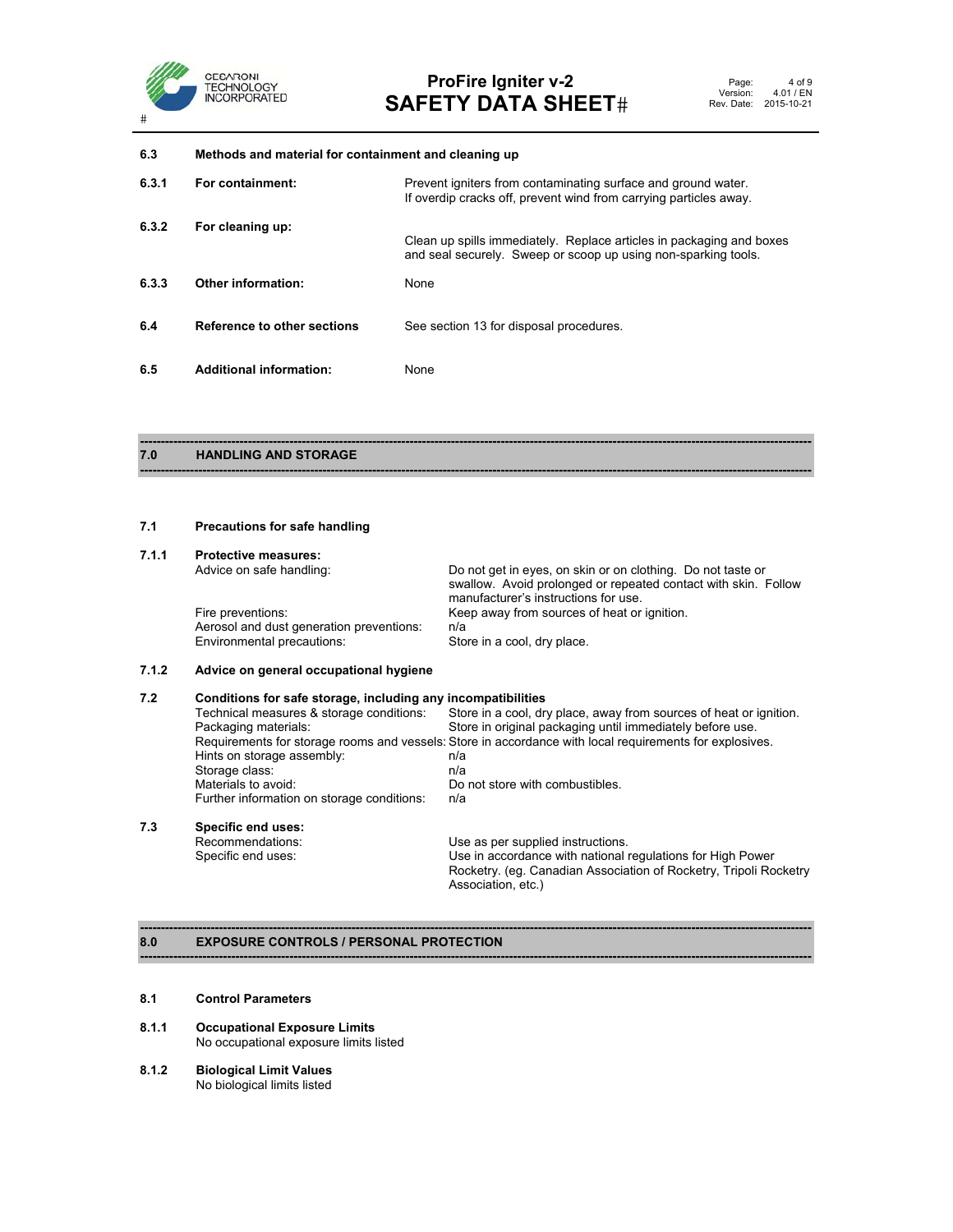

# **8.1.3 Exposure Limits at Intended Use 8.1.4 DNEL/PNEC Values**  Potassium Perchlorate Long term exposure – inhalation – systemic effects DNEL no information available **Magnesium** Long term exposure – inhalation – local effects DNEL 10.0 mg/m<sup>3</sup><br>
Long term exposure – inhalation – systemic effects DNEL 10.0 mg/m<sup>3</sup> Long term exposure – inhalation – systemic effects No PNEC values listed. **8.1.5 Risk management measures according to used control banding approach**  Employ good industrial hygiene practices. **8.2 Exposure Controls 8.2.1 Appropriate Engineering Controls**  Use adequate explosion proof ventilation to keep airborne concentrations low. All equipment and working surfaces must be grounded. **8.2.2 Personal Protective Equipment 8.2.2.1 Eye/Face Protection**  Wear appropriate protective eyeglasses or chemical safety goggles as described by OSHA's eye and face protection regulations in 29 CFR 1910.133 or European Standard EN166. **8.2.2.2 Skin Protection**  Clothing should be appropriate for handling pyrotechnic substances. **8.2.2.3 Respiratory protection**  A respirator is not typically necessary.<br>8.2.2.4 Thermal Hazards **8.2.2.4 Thermal Hazards**  An igniter can cause severe burns when it goes off. Follow supplied instructions. **8.2.3 Environmental Exposure Controls 8.2.4 Consumer Exposure Controls**  Follow supplied instructions.

**------------------------------------------------------------------------------------------------------------------------------------------------------------------** 

### **------------------------------------------------------------------------------------------------------------------------------------------------------------------ 9.0 PHYSICAL AND CHEMICAL PROPERTIES**

# **9.1 Information on Basic Physical and Chemical Properties**

# **9.1.1 Appearance**

| <b>Physical State:</b>                 | solid                                        |
|----------------------------------------|----------------------------------------------|
| Appearance:                            | insulated wire with grey overdip at one end. |
| Odour:                                 | none                                         |
| Odour Threshold:                       | Not available.                               |
| pH:                                    | Not available.                               |
| Vapour Pressure:                       | Not available.                               |
| Vapour Density:                        | Not available.                               |
| Viscosity:                             | Not available.                               |
| Evaporation Rate:                      | Not available.                               |
| <b>Boiling Point:</b>                  | Not available.                               |
| Freezing/Melting Point:                | Not available.                               |
| Coefficient of water/oil distribution: | Not available.                               |
| Autoignition Temperature:              | $280^{\circ}$ C                              |
| Flash Point:                           | Not available.                               |
| Explosion Limits, lower (LEL):         | Not available.                               |
| Explosion Limits, upper (UEL):         | Not available.                               |
| Sensitivity to Mechanical Impact:      | grey overdip can be ignited by impact        |
| Sensitivity to Static Discharge:       | can be ignited by static discharge           |
| Decomposition Temperature:             | $>400^{\circ}$ C                             |
| Solubility in water:                   | Not available                                |
| Specific Gravity/Density:              | Not available                                |
| Molecular Formula:                     | Not applicable                               |
| Molecular Weight:                      | Not applicable.                              |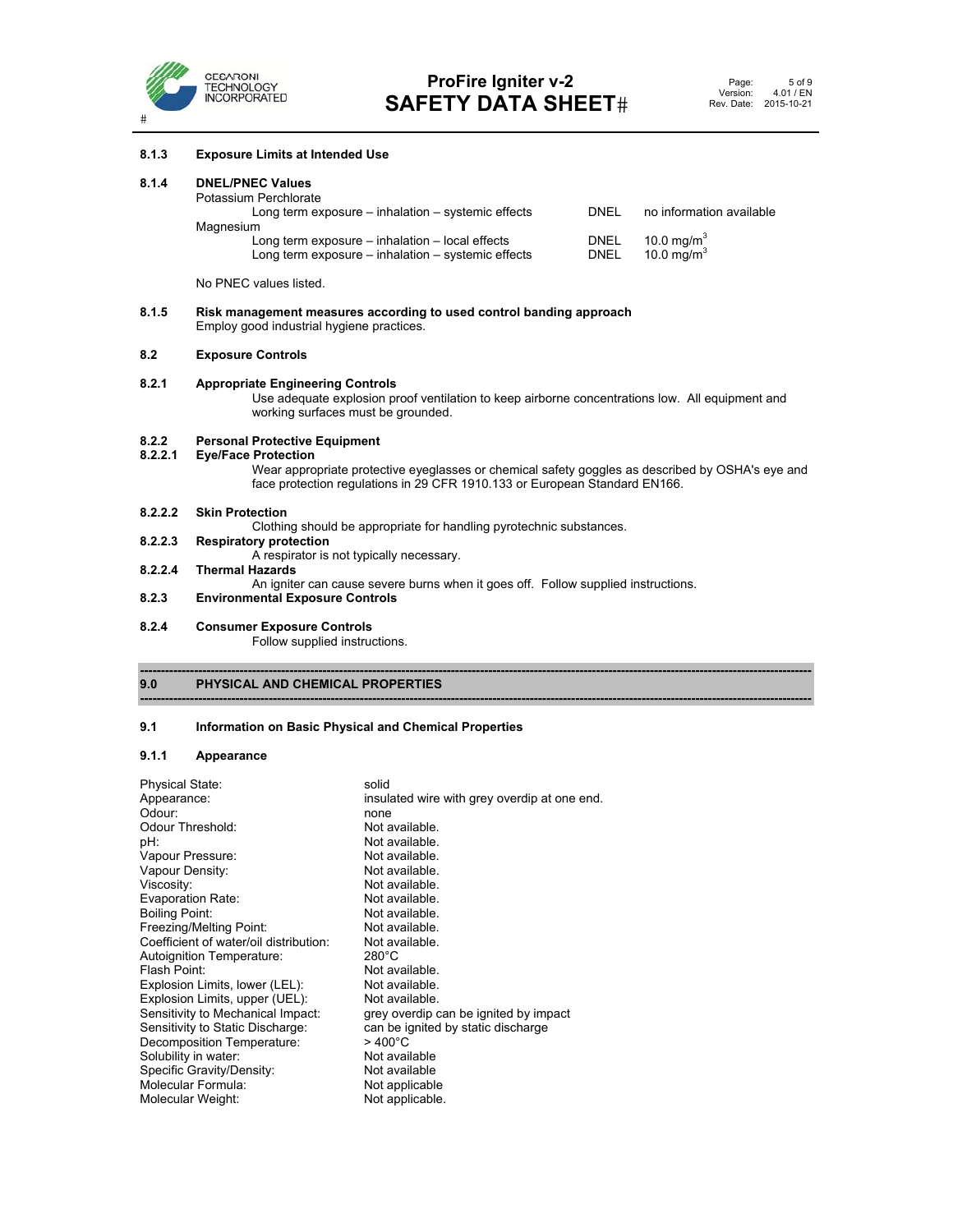

# **9.2 Other Information**

none

# **10.0 STABILITY AND REACTIVITY**

# **10.1 Reactivity**

**10.2 Chemical Stability**  Under storage at normal ambient temperatures (minus 40° C to + 40° C), the product is stable.

**------------------------------------------------------------------------------------------------------------------------------------------------------------------** 

**------------------------------------------------------------------------------------------------------------------------------------------------------------------**

**------------------------------------------------------------------------------------------------------------------------------------------------------------------** 

**------------------------------------------------------------------------------------------------------------------------------------------------------------------**

- **10.3 Possibility of Hazardous Reactions**  Hazardous polymerization will not occur.
- **10.4 Conditions to Avoid**  Heat, static electricity, friction, impact
- **10.5 Incompatible Materials**  Combustible or flammable materials, explosive materials
- **10.6 Hazardous Decomposition Products**  Oxides of Nitrogen, hydrochloric acid

# **11.0 TOXICOLOGICAL INFORMATION**

# **11.1 Information on Toxicological Effects**

11.1.1 Substances not applicable

# **11.1.2 Mixtures**

|     | (a) Acute toxicity            | no data available |
|-----|-------------------------------|-------------------|
|     | (b) Irritation                | no data available |
|     | (c) Corrosivity               | no data available |
|     | (d) Sensitisation             | no data available |
|     | (e) Repeated dose toxicity    | no data available |
| (f) | Carcinogenicity               | no data available |
|     | (g) Mutagemicity              | no data available |
|     | (h) Toxicity for reproduction | no data available |

# **11.2 Other Information**

# **Exposure Limits:**

| Ingredient Name                      | <b>CAS Number</b>      | <b>OSHA PEL</b>           | <b>ACGIH TLV</b>          |
|--------------------------------------|------------------------|---------------------------|---------------------------|
|                                      |                        |                           |                           |
| Potassiumium Perchlorate             | 7790-98-9<br>7439-95-4 | not established           | not established           |
| Magnesium powder<br>Synthetic Rubber |                        | varies<br>not established | varies<br>not established |
| Polytetrafluoroethylene              | 9002-84-0              | not established           | not established           |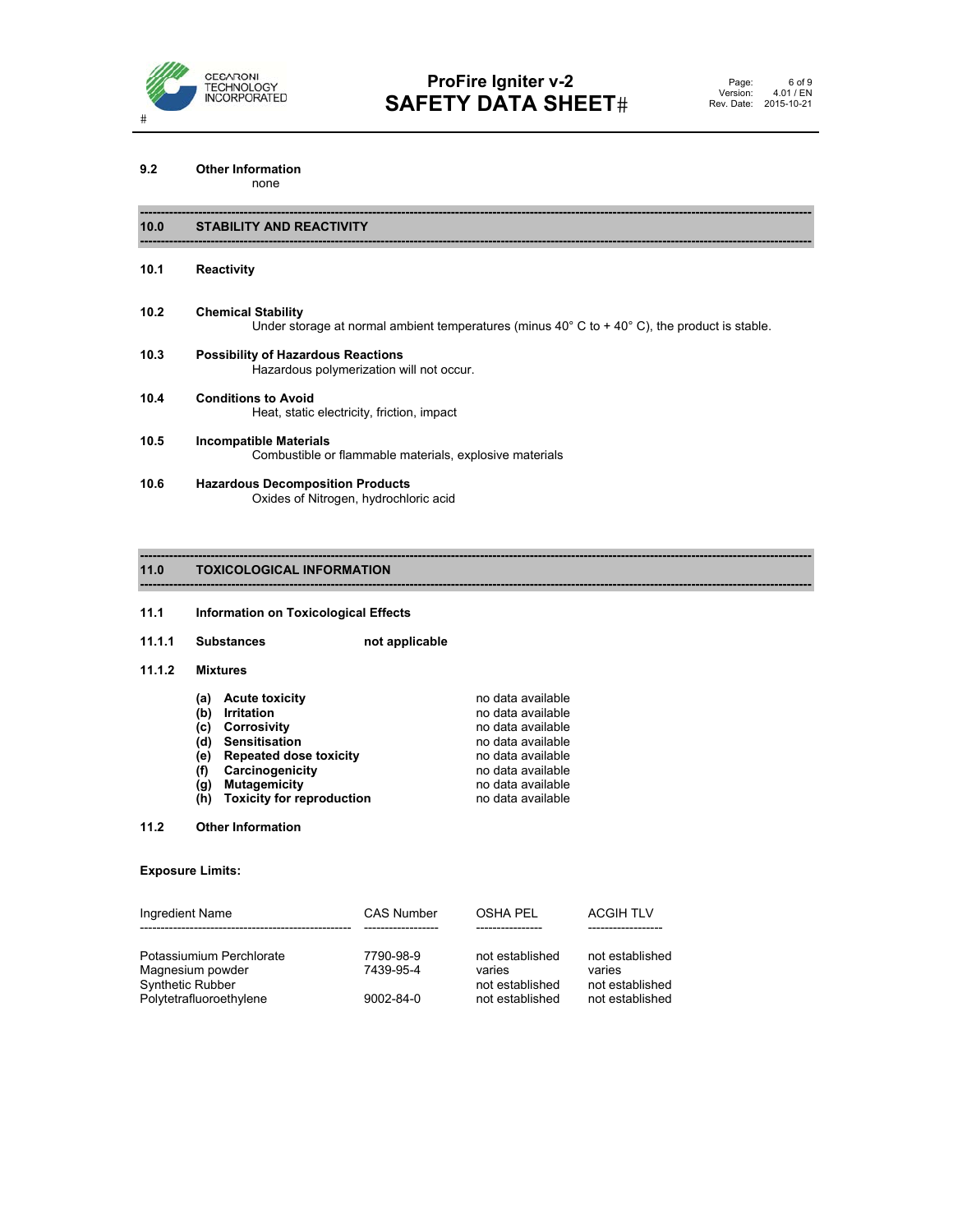

**------------------------------------------------------------------------------------------------------------------------------------------------------------------** 

**------------------------------------------------------------------------------------------------------------------------------------------------------------------** 

**------------------------------------------------------------------------------------------------------------------------------------------------------------------** 

**------------------------------------------------------------------------------------------------------------------------------------------------------------------** 

# **12.0 ECOLOGICAL INFORMATION**

- 
- **12.3** Bioaccumulative Potential<br>**12.4** Mobility in Soil
- 
- **12.5 Results of PBT and vPvB Assessment** No Data Available<br>**12.6 Other Adverse Effects** The substance has
- 

**12.1 Toxicity** No Data Available **12.2 Persistence and Degradability 12.2 Persistence and Degradability No Data Available Bioaccumulative Potential No Data Available** The substance has a very low global warming potential.

# **13.0 DISPOSAL CONSIDERATIONS**

# **13.1 Waste Treatment Methods**

# **13.1.1 Product/Packaging Disposal**

Pack firmly in hole in ground. Ignite motor electrically from a safe distance and wait 5 minutes before approaching. Dispose of spent components in inert trash. Dispose of used packaging materials in inert trash.

# **13.1.2 Waste Treatment Options**

Igniters should be burned before disposal.

# **13.1.3 Other Disposal Recommendations**

Consult local regulations about disposal of explosive materials.

# **13.2 Additional Information**

None

# **14.0 TRANSPORT INFORMATION**

|                              | <b>Land Transport</b><br>(ADR/RID) | <b>Inland Waterway</b><br><b>Transport (AND)</b> | Sea<br>Transport<br>(IMDG) | <b>Air Transport</b><br>(ICAO-TI/IATA-<br>DGR) |
|------------------------------|------------------------------------|--------------------------------------------------|----------------------------|------------------------------------------------|
|                              |                                    |                                                  |                            |                                                |
| 14.1 UN No.                  | UN 00454                           |                                                  |                            |                                                |
| 14.2 UN Proper Shipping Name | laniters                           |                                                  |                            |                                                |
| 14.3 Transport Hazard Class  | 1.4S                               |                                                  |                            |                                                |
| 14.4 Packing Group           | n/a                                |                                                  |                            |                                                |
| 14.5 Environmental Hazards   |                                    | None listed                                      |                            |                                                |

**------------------------------------------------------------------------------------------------------------------------------------------------------------------** 

**------------------------------------------------------------------------------------------------------------------------------------------------------------------**

# **14.6 Special Precautions for the User**

# **14.7 Transport in bulk according to Annex II of MARPOL 73/78 and the IBC Code** Not designed for bulk transport.

| 14.8   | <b>Additional Information</b>              |                                       |
|--------|--------------------------------------------|---------------------------------------|
| 14.8.1 | <b>All Transport Carriers</b>              |                                       |
|        | See below                                  |                                       |
| 14.8.2 | Land Transport (ADR/RID)                   |                                       |
|        | Limited Quantity:                          | 0                                     |
|        | Special Provisions:                        | none                                  |
|        | <b>Tunnel Restriction Code:</b>            | Е                                     |
|        | <b>Classification Code:</b>                | 1.4S                                  |
|        | Transport Category:                        | 4 (E)                                 |
|        | Hazard Identification Number (Kemler No.): | none                                  |
|        | Remark:                                    |                                       |
| 14.8.3 | Inland Waterway Transport (ADN)            |                                       |
|        | Limited Quantity:                          | 0                                     |
|        | Special Provisions:                        | none                                  |
|        | Category:                                  | not applicable                        |
|        | Remark:                                    | Handling provisions- LO01, HA01, HA03 |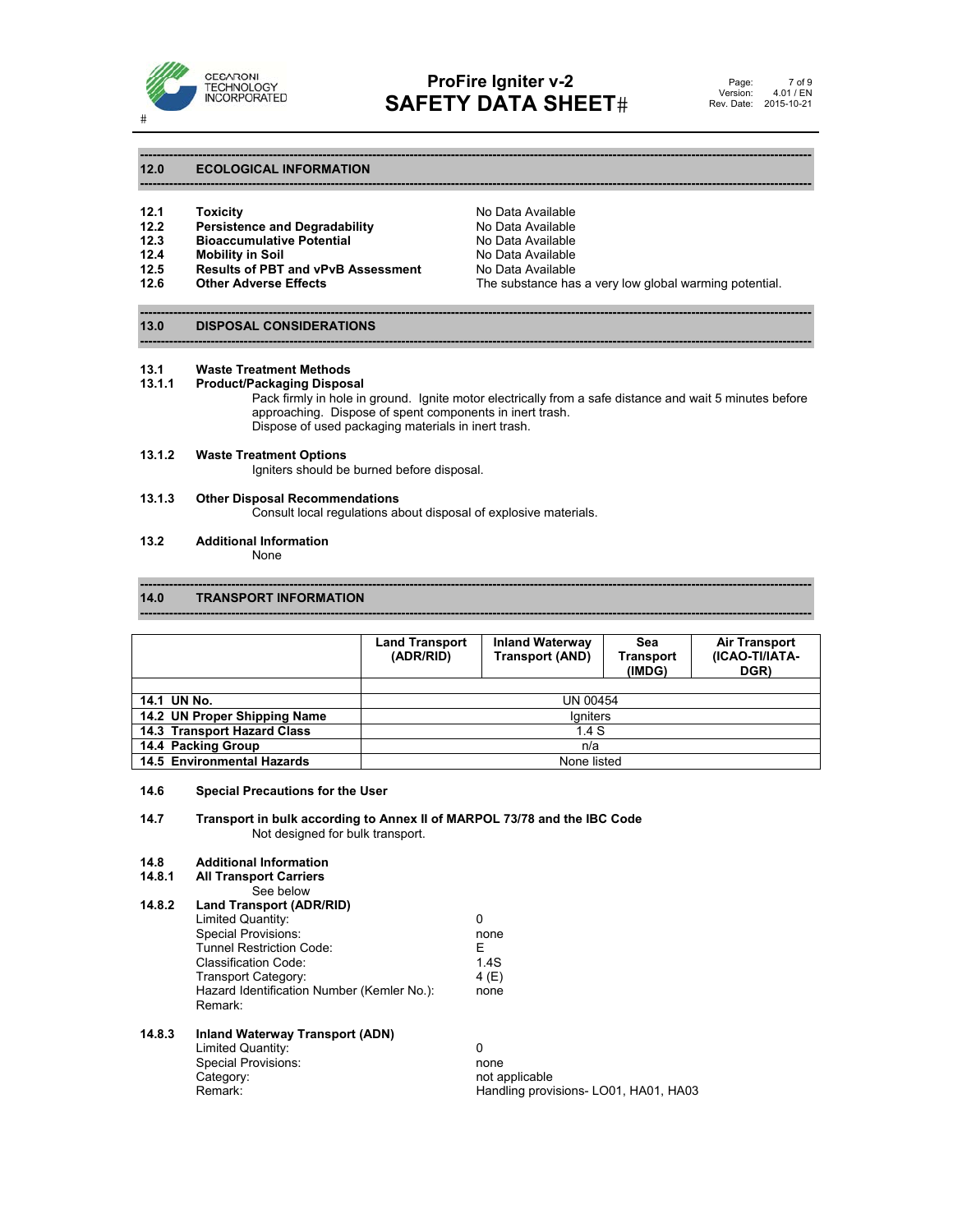

**14.8.4 Sea Transport (IMDG)** 

 Limited Quantity: None Special Provisions: none in the second provisions of the second provision of applicable in the Marine of the M<br>Marine Pollutant: none in the marine of the Marine of the Marine of the Marine of the Marine of the Marine of Marine Pollutant: not applicable<br>
Segregation Group: not applicable<br>
not applicable Segregation Group:

**14.8.5 Air Transport (ICAO-TI / IATA-DGR)** 

# Remark: Remark: Packing Instruction 101

Limited Quantity: None<br>
Special Provisions: None<br>
None Packing Instruction 142, Max. 25 kg per package (passenger aircraft, Max 100 kg / per package (cargo aircraft)

## **------------------------------------------------------------------------------------------------------------------------------------------------------------------ 15.0 REGULATORY INFORMATION**

Special Provisions:<br>Remark:

- **15.1 Safety, Health and Environmental Regulations/Legislation**
- **15.1.1 EU Regulations**

 **Authorizations** 

**Restrictions on Use**  Follow local regulations for use and storage of class 1.4S explosives

# **Other EU Regulations**

# **15.1.2 National Regulations**

# **Canada**

This product has been classified according to the hazard criteria of the Canadian Controlled Products Regulations (CPR) and the SDS contains all of the information required by the CPR.

**------------------------------------------------------------------------------------------------------------------------------------------------------------------**

| WHMIS Classification:               | Not Controlled (explosive)                          |
|-------------------------------------|-----------------------------------------------------|
| Canadian Explosives Classification: | Rocket Motors – <b>R.3, PE4</b>                     |
|                                     | These products are authorized explosives in Canada. |

These products are not considered "Controlled Goods" in Canada under the Controlled Goods Regulations.

# **United States of America**

EPA Hazard Categories (SARA 311,312)

Hazardous Chemical Lists

| CERCLA Hazardous Substance (40 CFR 302.4)        | No |
|--------------------------------------------------|----|
| SARA Extremely Hazardous Substance (40CFR 355)   | No |
| SARA Toxic Chemical (40CFR 372.65)               | No |
| Massachusetts Right-To-Know Substance List (MSL) | No |
| Pennsylvania Right-To-Know Substance List        | No |
| New Jersey Worker & Community Right-To-Know Act  | No |
| California Proposition 65                        | No |

# **Chemical Inventories**

| Canada               | All ingredients are listed on the DSL.                           |
|----------------------|------------------------------------------------------------------|
| <b>United States</b> | All ingredients are listed on the TSCA Inventory.                |
| Europe               | All ingredients are listed on the EINECS inventory.              |
| Australia            | All ingredients are listed on the AICS Inventory.                |
| China                | All ingredients are listed on the IECSC Inventory.               |
| Japan                | All ingredients are listed on the ENCS Inventory.                |
| Korea                | All ingredients are listed on the Existing Chemicals List (ECL). |
| Philippines          | All ingredients are listed on the PICCS.                         |

# **15.2 Chemical safety Assessment**

A Chemical Safety Assessment is not required for this product.